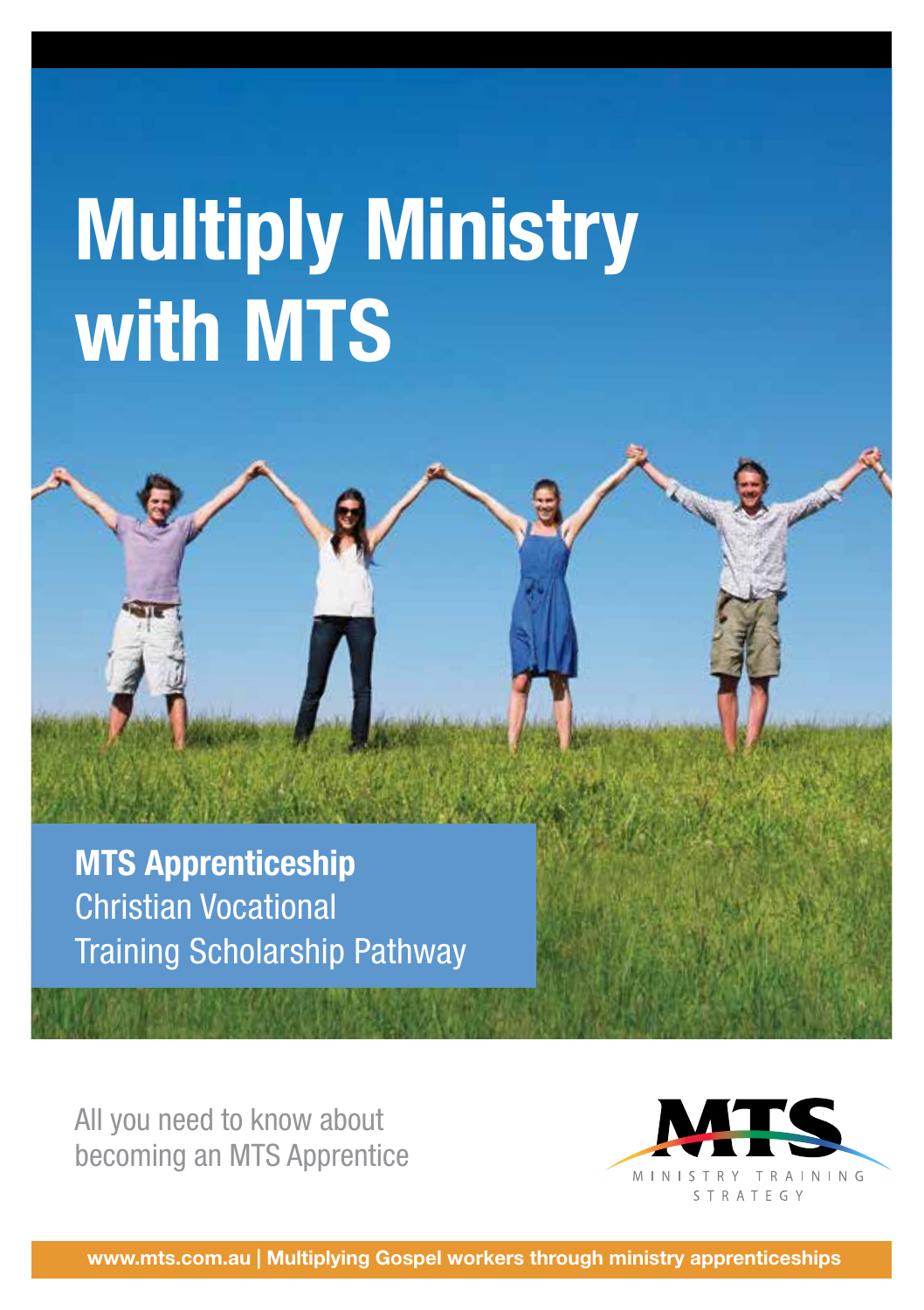## **VOCATIONAL TRAINING PATHWAY WHO IS THIS FOR**

Over the last couple of years MTS has been developing Christian ministry training for the practical person who learns best on the job.

### **Vision**

MTS has developed this training because it believes we need a new generation of blue collar Christian leaders in Australia who are theologically sharp and equipped to lead God's church in growing to Christian maturity and reaching the world.

#### **Why do we have this vision?**

- We long to see many more people with a blue collar background in our churches.
- We believe an important step to enabling this to happen is to raise up a new generation of blue collar Christian leaders who can effectively minister to blue collar people.



*Doing the Blue Collar Ministry Apprenticeship has helped me be a better disciple of Jesus. I now understand how the Bible fits together and can read the Old Testament for myself. It's given me skills to lead Bible studies and help others follow Jesus. In the past I've not know what to do and been afraid of stuffing up. Now I have more confidence to evangelise and lead groups.*

Ian Mu is 25 years old and worked in a Glass Splashback factory before doing the Blue Collar Ministry Apprenticeship.

Men and women who are:

- Christians who practical, "hands-on" learners.
- Godly, with a passion to share Jesus with others
- Desire a deeper understanding of God and his word.

They might be 25 and single, or 50 and married with children – it does not matter.

## **WHAT BEING AN APPRENTICE INVOLVES**

*"If a person wants to be a farmer long term, they don't start off at Agricultural College as a first port of call. They need to head off first to a farm and work alongside an experienced farmer for a couple of years. They need to live through a couple of cycles of the seasons. They need to know what it is like to deliver lambs in the middle of the night, harvest the grain before it is destroyed by rain and grapple with the blurred boundaries between work and rest."* 

*Ben Pfahlert, MTS Director*

A Vocational Training Apprenticeship involves a one to three year program based within a church or specialised ministry team. You will learn through active participation in evangelism and pastoral ministry under the guidance of your mentor.

In addition to this hands-on learning apprentices will also participate in small class group training as they work towards vocational training qualifications.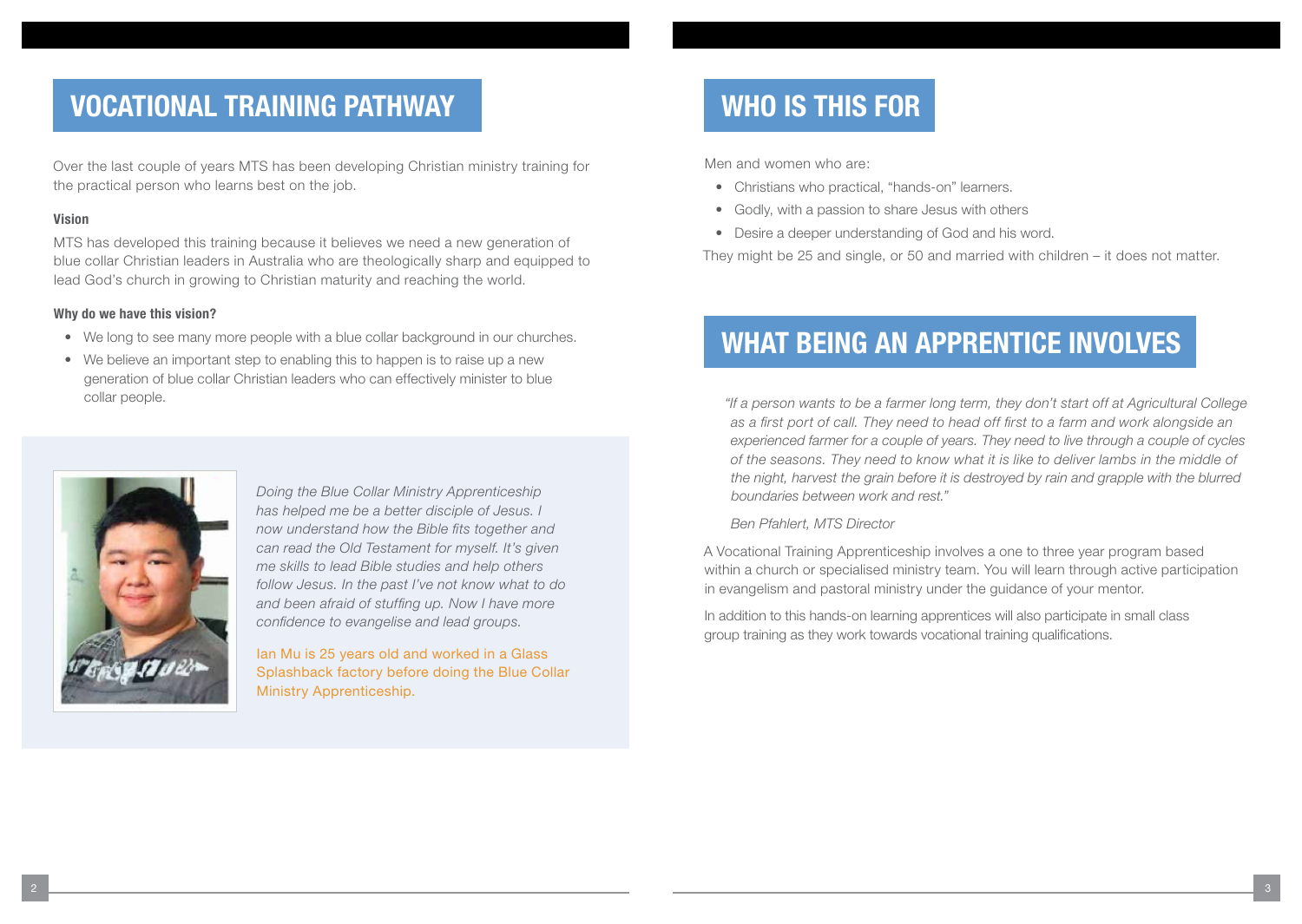## **THE MTS MINISTRY TRAINING SCHOLARSHIP** MTS Scholars will be required to raise \$17,000 per annum in personal support.

(Some churches/ministries may commit to providing some of this amount)

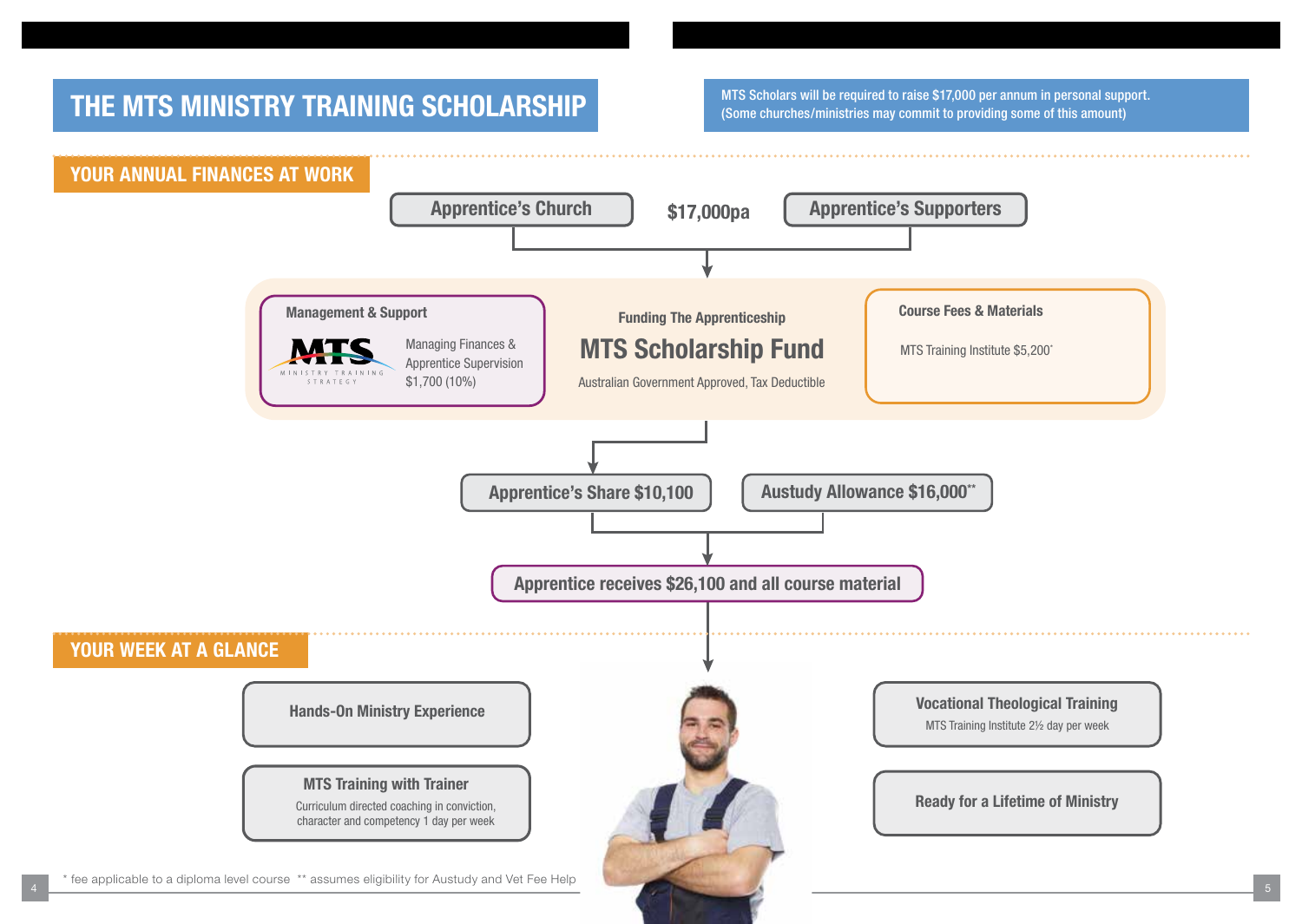## **TAILORED TO YOUR CIRCUMSTANCES**

#### **Flexible Entry Timing**

Leaving full-time employment is a big step so it is possible to commence your Vocational Training Apprenticeship on a part-time basis while you continue to work.

Scholarships are most effective in assisting full-time apprentices, so you can dive right in at the beginning of year 1 (with a scholarship), or you can start your apprenticeship on a part-time basis and transfer to a full-time basis (with scholarship) at the beginning of year 2.

### **Flexible Scholarship Funding**

A Vocational Training Apprentice might be 25 and single, or 50 and married with children. As a result the financial circumstances of apprentices can vary greatly.

MTS has built flexibility into its scholarships to ensure that the very real financial needs of apprentices and their families can be supported by an MTS scholarship. The value of the scholarships is not set in concrete and may vary from apprentice to apprentice – depending on their personal and family circumstances.

The churches and specialised ministries offering these scholarships have discretion to increase the value of the scholarship they are sponsoring to match the financial needs of the scholarship recipient.

## **USEFUL INFORMATION**

#### **MTS scholarships**

MTS Scholarships will begin annually on 1st February.

The start date of any training centre sponsored scholarship will be subject to the requirement that 50% of the 1st year scholarship value has been donated and 70% has been donated or pledged before scholarship funding will commence to flow to the apprentice.

### **Government Assistance**

Please note that students undertaking Vocational qualifications may be eligible for Austudy. In the case of the Diploma only, students may be eligible for Vet Fee help

Where an apprentice does not qualify for Austudy support, the church or specialised ministry team has the option to increase the value of the scholarship awarded (this assumes a commensurate increase in donations).



#### **ALL FOR THE KINGDOM BY BEN PFAHLERT & KATIE OMROD**

A very practical and realistic tool for those that the Holy Spirit is prompting to pursue full time gospel ministry.

We recommend that if you are considering becoming an MTS Apprentice, read and consider these books.